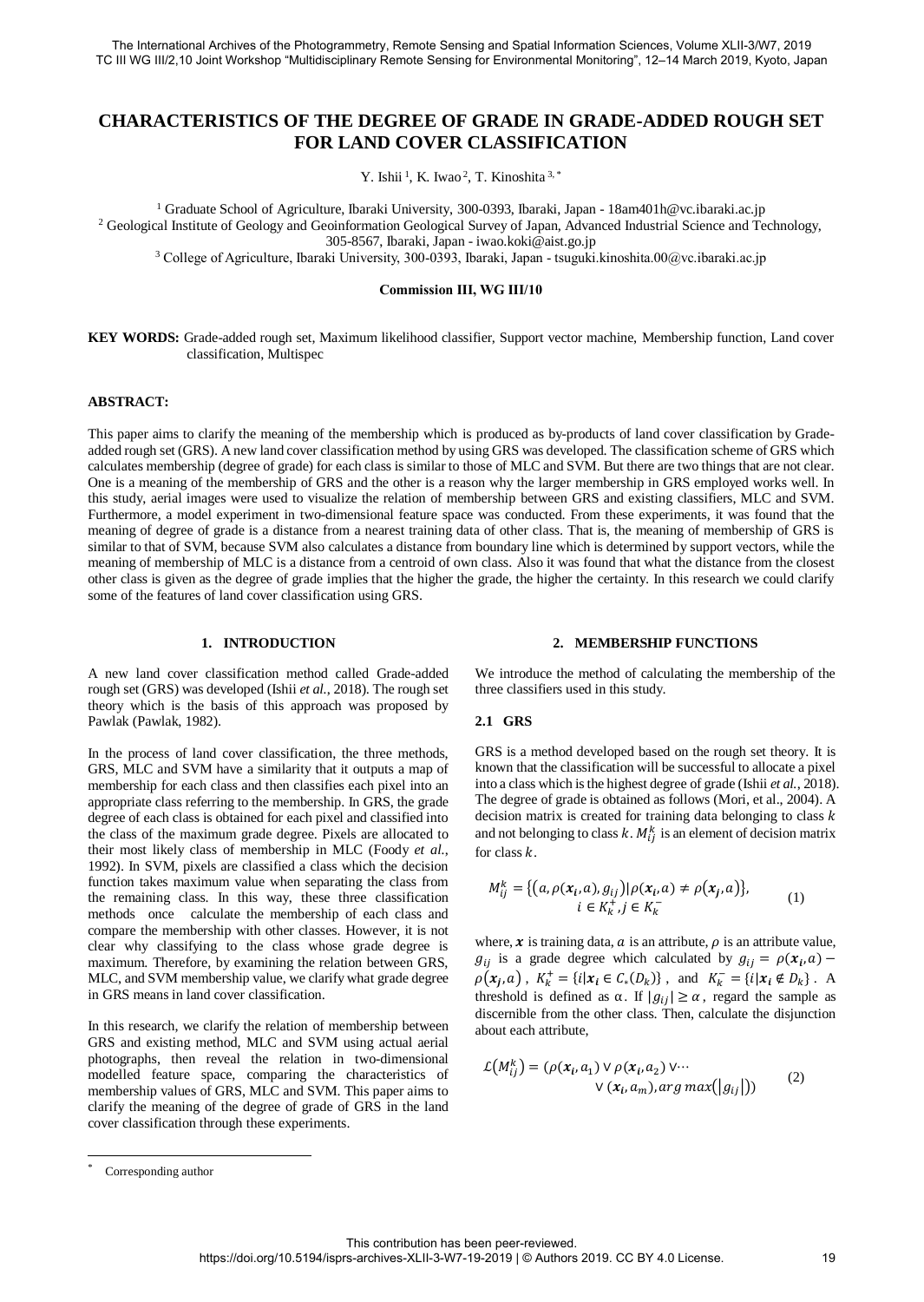It is necessary to be discernible with all training data of other class, so calculate the conjunction. Furthermore, calculate the disjunction in order to need to be distinguished by at least one training data of class  $k \cdot x$  is redefined as each pixel of image.

$$
D_k(x) = \bigvee_{i \in K_k^+} \bigwedge_{j \in K_k^-} L(M_{ij}^k)
$$
 (3)

where calculate arg  $min(|g_{ij}|)$  in conjunction and  $argmax(|g_{ij}|)$  in disjunction. For each class, calculate eq. (3), and each pixel allocates the class which maximize eq. (3). That is,

$$
f(\mathbf{x}) = \arg max_{i=1,\dots,n} D_i(\mathbf{x})
$$
\n(4)

If a pixel is not allocated any class or there are more two class of max membership, the pixel is allocated 0.

#### **2.2 MLC**

MLC is a method of finding likelihood and classifying pixels into a class that maximizes its likelihood, but actually it is a problem of classifying it into a class that minimizes the following formula derived on the basis of likelihood (Japan Remote Sensing Society, 2011).

$$
D_k(x) = \ln |\Sigma_k| + (x - m_k)^T \Sigma_k^{-1} (x - m_k)
$$
 (5)

where, each pixel is  $x$ , a mean vector of class  $k$  is  $m_k$ , variancecovariance matrix of class k is  $\Sigma_k$ .

$$
f(\mathbf{x}) = \arg\min_{i=1,\dots,n} D_i(\mathbf{x})
$$
 (6)

#### **2.3 SVM**

Let the  $i$  th decision function separating class  $i$  from the remaining class be given by

$$
D_k(x) = \mathbf{w}_k^T \phi(x) + b_k \tag{7}
$$

where, x is each pixel,  $\phi(x)$  is a function of mapping input space to 1 dimensional feature space,  $w_k$  is 1-dimensional coefficient vector and  $b_k$  is bias (Abe, 2011). For the 2-class problem, the sgn function of Eq. (7) becomes the decision function, but in the case of multi-class classification, the following function is the decision function.

$$
f(\mathbf{x}) = \arg \max_{i=1,\dots,n} D_i(\mathbf{x}) \tag{8}
$$

#### **3. METHODS**

#### **3.1 Data sets**

We used A Moderate Dimension Example published by A Freeware Multispectral Image Data Analysis System of Purdue University (Landgrebe and Biehl, 1994). This is a data set of 12 bands taken from the aircraft at a farmland in Indiana in June 1966. The size of the image is  $949 \times 220$  pixels, of which 70594 points are certain data whose classes are known.

Based on the experimental results using this data set by Purdue University (Landgrebe, 1997), we used 4 bands of 12 bands, Band 1, 6, 9 and 10. Based on the central limit theorem, about 70,000 points of data were divided into 31. 30 training data sets and a validation data set were created. Table. 1 shows class name, the number of pixels and the area proportion of 70594 points for each class. The difference between the minimum number of class and the maximum number of class is about 20 times. Since 31 divisions were conducted randomly, there are some differences in the area proportion of each class by the training data set, but it is almost the same as the data set.

Table 1. Multispec test data set

| No. | Class      | Pixels | Area proportion (%) |
|-----|------------|--------|---------------------|
| 1   | Alfalfa    | 3375   | 4.8                 |
| 2   | Bare Soil  | 1230   | 1.7                 |
| 3   | Corn       | 10625  | 15.1                |
| 4   | Oats       | 5781   | 8.2                 |
| 5   | Red Clover | 12147  | 17.2                |
| 6   | Rye        | 2385   | 3.4                 |
| 7   | Soybeans   | 25133  | 35.6                |
| 8   | Wheat 1    | 7827   | 11.1                |
| 9   | Wheat 2    | 2091   | 3.0                 |

#### **3.2 Experimental design**

In this study, land cover classifications using Multispec data set were conducted by three methods, GRS, MLC, and SVM. Then, the maps of membership are outputted for each class. From the membership map, 70549 points whose correct classes were known were extracted. When classification was conducted, the data set of the original 8-bit Multispec was normalized a mean to 0 and variance to 1, and then it multiplied the number by 1000. Assume a threshold  $\alpha = 1$  in GRS. Radial basis function (RBF) was used for the SVM kernel. In this paper, hyperparameters of SVM were set to  $\sigma$  = 1.0 and regularization parameter C = 100.0. This classification was repeated for 30 data sets. Overall accuracy of maps was evaluated, because it is better to know how accurate each classifier is for examining the correlation of membership.

Furthermore, experiments were conducted to investigate the differences of three classifiers using a two-dimensional feature space. We assumed two classes and examined how each classifier draws a class boundary. Training data of each class was set to five (1st row in Fig. 3). It is known that MLC is a method considering variance of each class, but it is not clear GRS and SVM can consider the effect of variance of each class. So, experiments were carried out with three variance cases (1st row in Fig. 3) to investigate whether GRS and SVM have such effect.

## **4. RESULTS AND DISSCUSION**

Land cover classifications were conducted by GRS, MLC and SVM using Multispec data set. Fig. 1 shows overall accuracy with 30 training data sets. SVM has the highest average accuracy, but the variance is large. On the other hand, MLC has the smallest variance.



Figure 1. Overall accuracy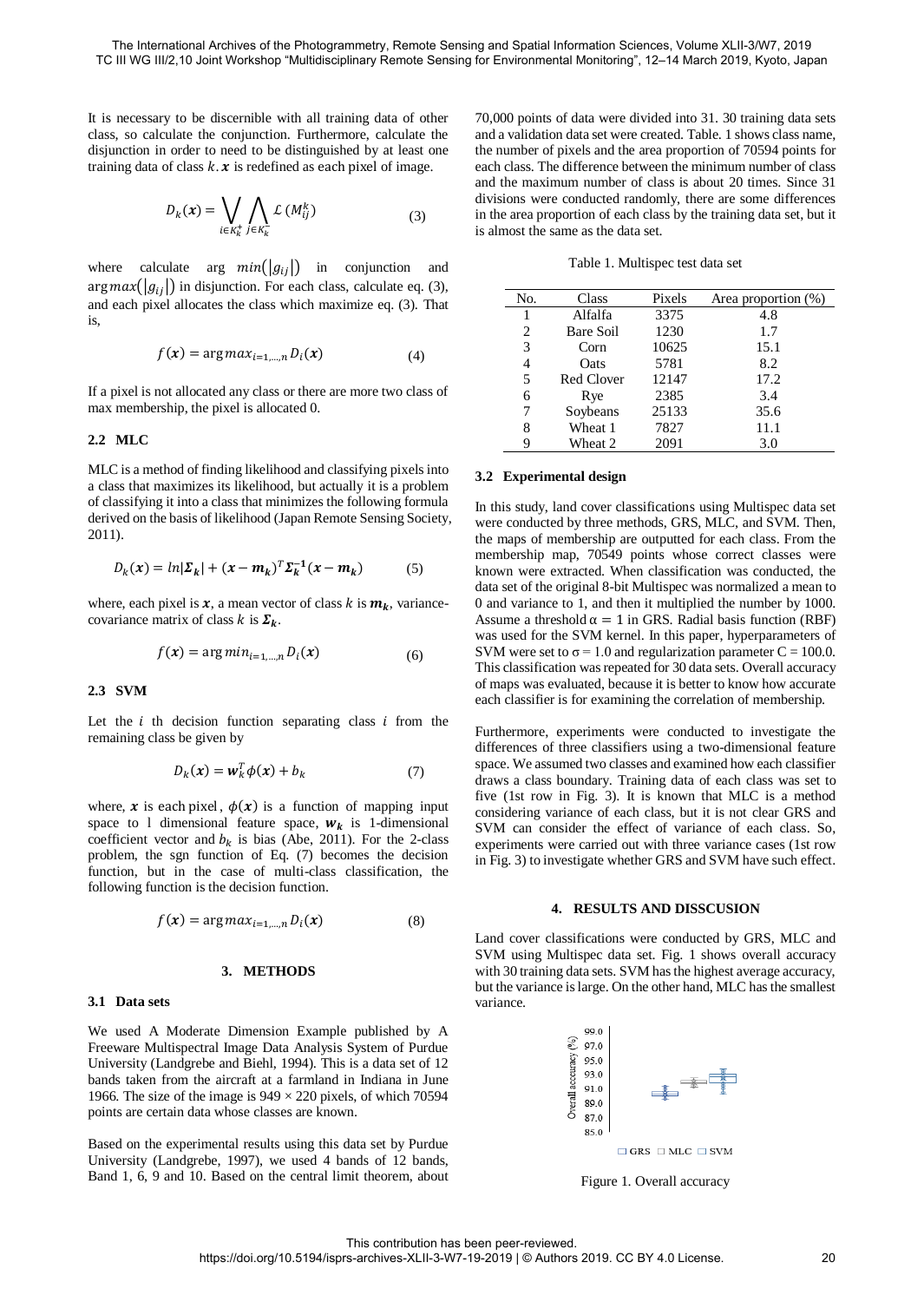

Figure 2. Scatter plots of membership between two classifiers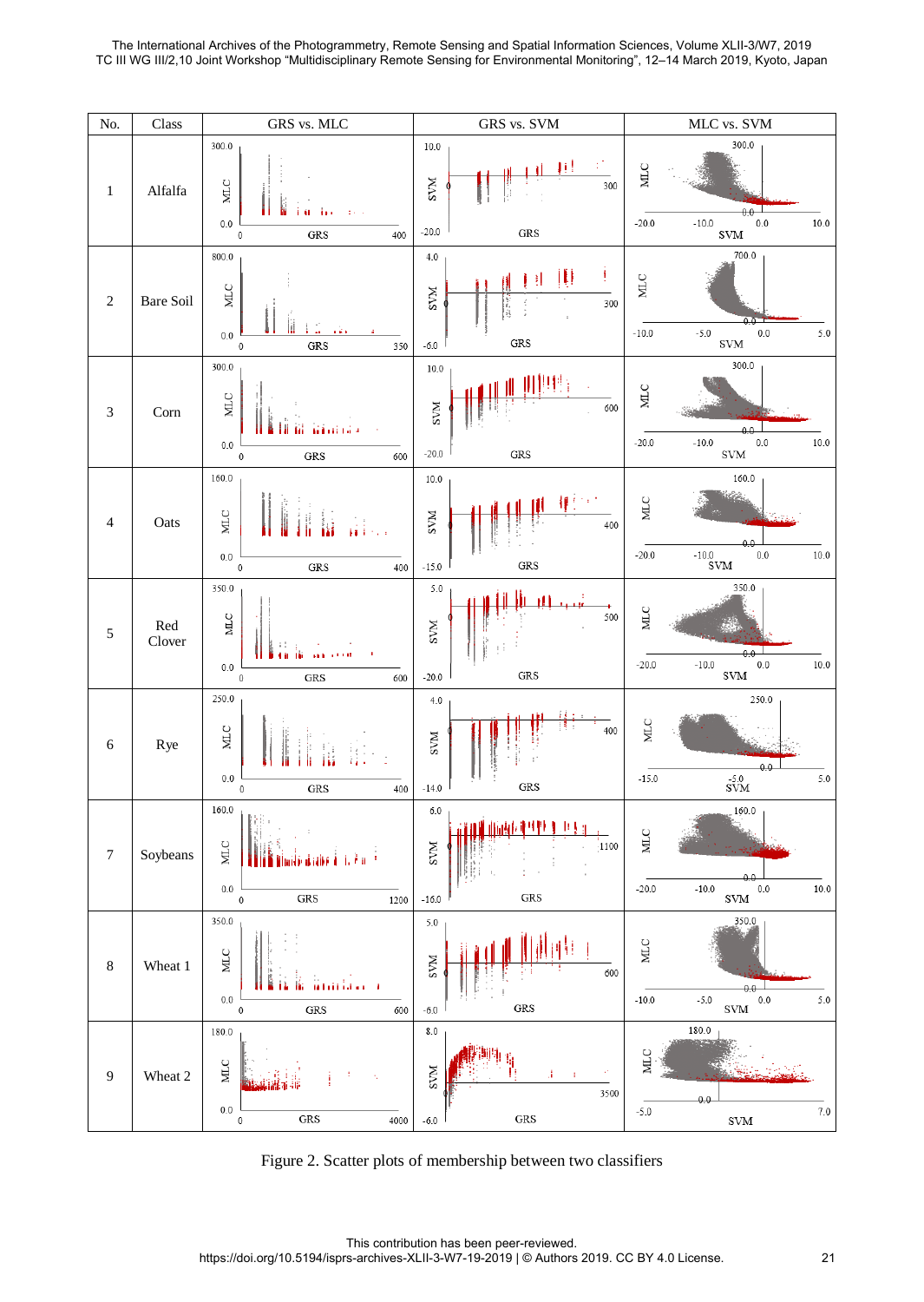

Figure 3. Distribution of training data, membership and classification map in feature space in three cases

Then, using Multispec image, a trend of membership was examined. Each classifier outputted nine class membership maps for each 30 training data sets. In addition, the correlation of membership of GRS and MLC, GRS and SVM, MLC and SVM was examined for each class. The number of points used for examining the correlation were 70594 points where the correct class was known. As a result, similar results were shown from different training data sets, so only a result of one training set is represented in Fig. 2. The graphs in Fig. 2 are scatter plots of membership of two classifiers. The horizontal axis indicates a membership of one classifier, and the vertical axis indicates that of the other. Although the membership of GRS is integer value, that of MLC and SVM is continuous value. The red points in each graph are the membership which is actually correct answer, and grey points are the membership not chosen that class. There are about 70,000 points in each graph, but some points overlap.

Focusing on the distribution of correct classes (red points) in GRS and MLC, the membership of MLC is mostly low, but the membership of GRS takes various values. On the other hand, paying attention to the distribution of grey points, the membership of MLC exponentially increases as the membership of GRS decrease.

Many of GRS and SVM have slightly positive correlation. However, as the membership of GRS gets lager, the membership of SVM become lager, but there are also cases where membership of SVM is slightly lower when GRS membership is lager.

In MLC and SVM, they have a common point that there is a distribution of the correct class (red points) in the lower right to a distribution of all points. In other words, when the membership of SVM is small, MLC takes wide range of membership, but when the membership of SVM is large corresponds to only when the membership of MLC is small. This means that the membership of MLC and SVM almost agrees with reasoning for correct class, but the membership of other classes shows different prediction depending on the deference of classification scheme.

Next, Fig. 3 shows the results of experiments using a twodimensional feature space. The horizontal axis represents band 1, and the vertical axis represents band 2. A range of value is from 1 to 20. As shown in the first row of Fig. 3, three training data sets including different variance class are considered. It was assumed that blue training data is class 1 and red training data is class 2. Case 1 has smaller variance of class 2 than class 1. Case 2 has the same variance of class 1 and class 2. Case 3 has larger variance of class 2 than class 1. In all cases, the centroids of the classes are fixed. The rowsfrom second to fifth in Fig. 3 represent the distribution of membership (left side) and the map of the classification result in feature space (right side).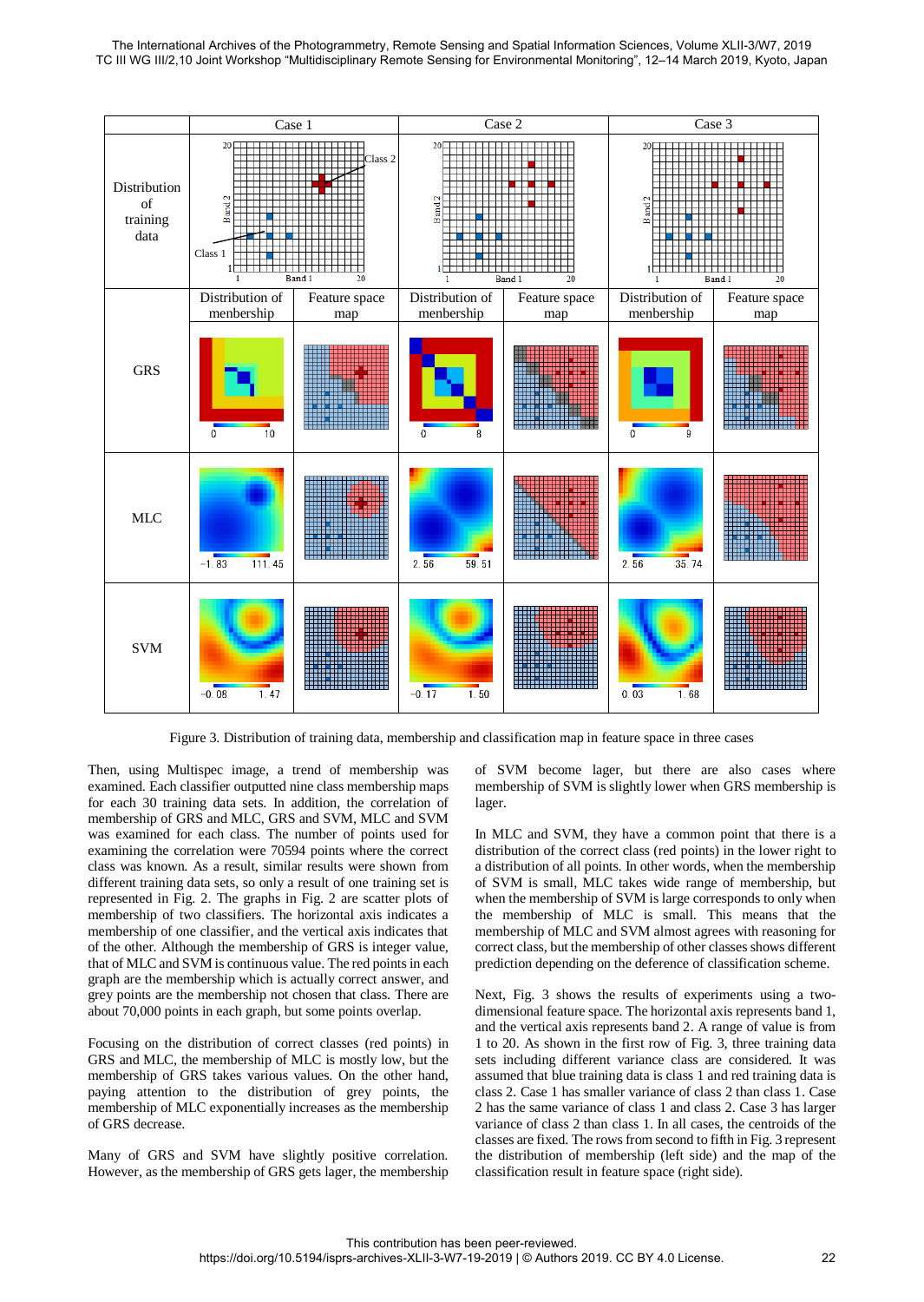As a result, the degree of grade becomes smaller towards the center of the feature space in GRS, and when the degree of grade is the same, the point is unclassified. Unclassified points are stored 0. The degree of grade of both classes in the vicinity of the boundary line is a little different, and a class having a higher degree of grade is selected. Observing the degree of grade of each cell inferred from the training data revealed that the degree of grade stored in each cell indicates the distance from the closest training of the opponent class in the feature space. Therefore, it was revealed that to calculate the degree of grade is to find the closest training data of the opponent class, and the degree of grade shows how far from the closest training data of the opponent class. Extracting rules by disjunction of training data of the same class means to adopt the point with the larger degree of grade. This indicates that the larger grade of degree, the larger distance to the closest training data of opponent class. Furthermore, it can be interpreted that more reliable information is adopted because this is more reliable training data as the distance to the opponent is greater. That is, the greater the degree of grade, the higher the certainty of being their own class. In classification by GRS, a map of membership for each class is created, and among them each point classifies into a class with the highest grade of degree. It was confirmed that the reason for this is that the degree of grade can be regarded as equivalent to the degree of certainty. Also, the logic that unclassification occurs at the boundary because the certainty of both classes is of equal degree is reasonable. In addition, it can be said that GRS can take into account the problem that whether variance can be considered. In fact, the concept of variance does not appear in the GRS. However, comparing when the variance of class 2 is large and when it is small, the degree of grade stored in class 1 is different. For example, when the centroids are fixed, the larger the variance of class 2 is, the closer the distance is to the side closer to class 1 than class2's centroid, and the further away from class 1 than class2's centroid, the further the distance becomes. This indicates what an operation of taking a disjunction for rules extracted from each training data of the same class is easier to adopt lager grade of degree by a relatively large variance class and smaller grade of degree by a relatively small variance class. As a result, it can be seen from the second row in Fig. 3 that the class with large variance has a scheme that dominates the relatively large region in the feature space as compared with the small class.

Next, in the case of MLC, it was confirmed that the membership increases as the distance from the centroid obtained from the training data, and the class boundary is drawn where the magnitude of the membership changes between classes. MLC is a method that takes variance and inclination into consideration from the theory. From the results in Fig. 3, it is also found that the change with the distance from the centroid is larger for classes with smaller variance. And grey cellls indicates unclassified which occurs by same membership in Case 2. In addition, MLC is fundamentally similar to the nearest neighbour method, and it is a different property from GRS in that it calculates how close the distance from the centroid of opponent class is.

Fig. 4 shows a graph of the distribution of membership of GRS and MLC on class 1 of Case 1 on a line AB in the feature space. Fig. 4 (a) is a position of line AB in feature space, and Fig.4 (b) is membership of GRS and SVM on a line AB. Normalization that the average is 0 and variance is 1 for each membership, was performed, and then, took minimum value from all membership to make them positive numbers. From Fig. 4, we can explain the relation between GRS and MLC in Fig. 2. When the membership of the MLC takes a relatively low value, it takes a variety of membership in the GRS in Fig. 2. That coincides with the graph

to the left side in Fig. 4 (b). In addition, when the membership of GRS takes a relatively small value, MLC has a wide range of values. That coincides with the graph to the right side Fig. 4 (b).



Figure 4. Comparison of class 1 membership between GRS and MLC in Case 1

In the case of SVM, it was confirmed that the boundary line is first obtained from the support vector, then the distance from it is given as membership, and as the result of adopting a class with a large distance, the boundary is finally drawn by change points of the magnitude of membership between classes. In SVM, it was not clear from this experimental result whether the effect of class variance was taken into consideration.

Fig. 5 (b) is a graph of comparing the distribution of Class 1 membership on a line AB in the feature space between GRS and SVM in Case 1. The trend is similar between GRS and SVM. Fig. 5 (b) explains to the tendency of distribution between GRS and SVM in Fig. 2.



Figure 5. Comparison of class 1 membership between GRS and SVM in Case 1

The degree of grade in GRS is the distance from the closest training data of the other class, and the membership is the distance from the boundary obtained by the support vector which is the closest distance to the other class. That is, similar in that the distance is obtained from the relation with other class. Meanwhile, the membership of MLC is the distance from the centroid of its own class. From this point it differs greatly from GRS and SVM. (Foody and Mathur, 2006) and (Brown, Lewis and Gunn, 2000) have already used the membership value of SVM to solve the mixed pixel problem. Therefore, what the way of finding membership in GRS is similar to that of SVM means that GRS has the possibility of applying to mixed pixel estimation. GRS has advantages which does not need the adjustment of hyperparameter like SVM, so we plan to consider GRS application to mixed pixel estimation in the future.